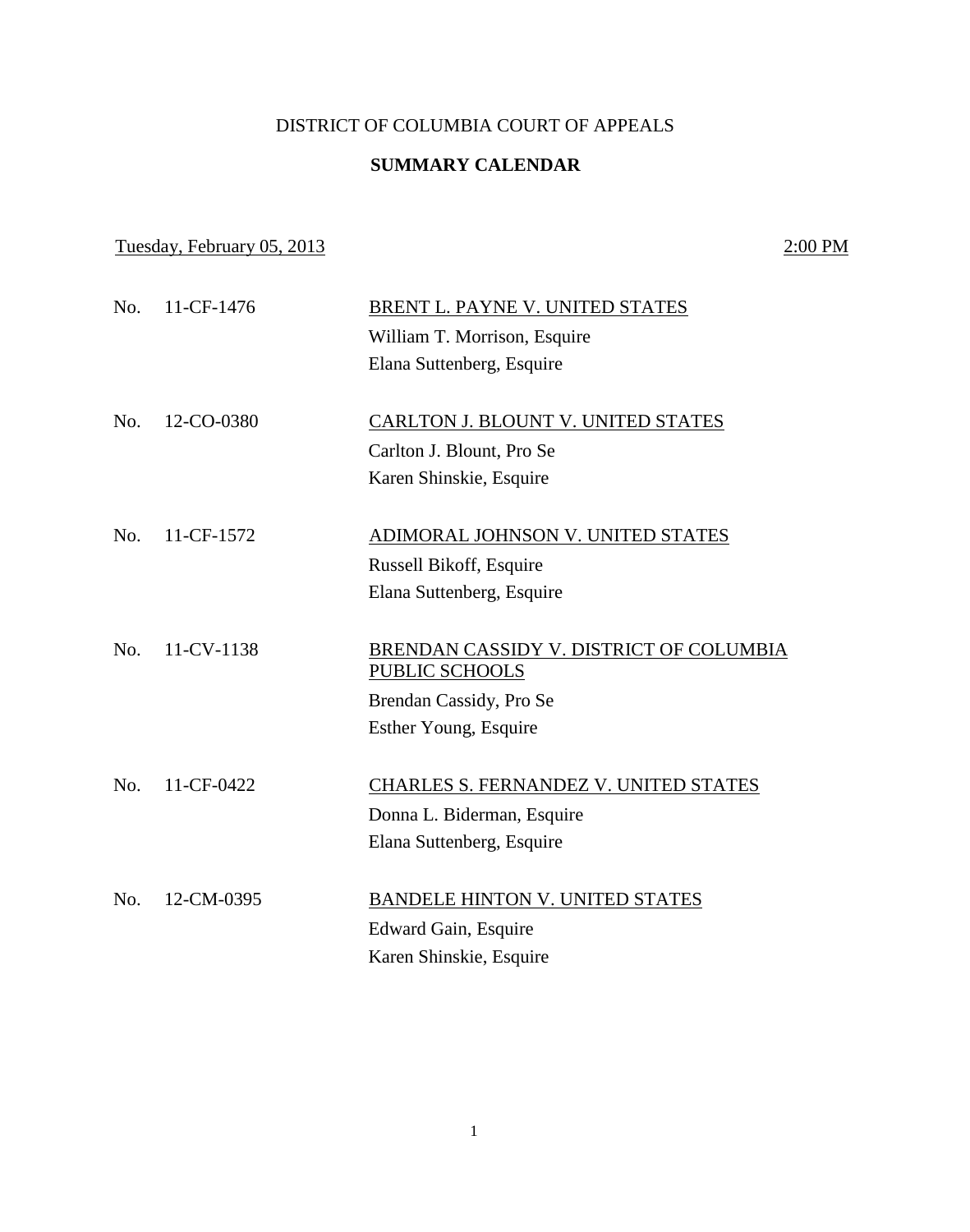Tuesday, February 12, 2013 2:00 PM

| No.                         | 12-CM-0031 | CLAYTON EDWARD BALTIMORE V. UNITED STATES                      |
|-----------------------------|------------|----------------------------------------------------------------|
|                             |            | Rahkel Bouchet, Esquire                                        |
|                             |            | Ann K. Simon, Esquire                                          |
| No.                         | 11-CT-0797 | ANDREW KING BETHEA V. DISTRICT OF COLUMBIA                     |
|                             |            | Fletcher P. Thompson, Esquire                                  |
|                             |            | John J. Woykovsky, Esquire                                     |
|                             |            |                                                                |
| No.                         | 12-CF-0011 | <b>BILLY RAY EPPS V. UNITED STATES</b>                         |
|                             |            | Benjamin Brooks, Esquire                                       |
|                             |            | L. Jackson Thomas, II, Esquire                                 |
|                             |            |                                                                |
| No.                         | 12-CM-0283 | RYAN D. IRVING V. UNITED STATES                                |
|                             |            | Bryan P. MacAvoy, Esquire                                      |
|                             |            | Karen Shinskie, Esquire                                        |
|                             |            |                                                                |
| No.                         | 12-FM-0233 | DAVID MUSA KING V. PATRICIA OBIOMA KING                        |
|                             |            | Brandon H. Barnes, Esquire                                     |
|                             |            | Jesse A. Gadson, Esquire                                       |
|                             |            |                                                                |
| No.                         | 11-FS-1543 | IN RE: D.F., APLT                                              |
|                             |            | Joel Robert Davidson, Esquire                                  |
|                             |            | John J. Woykovsky, Esquire                                     |
|                             |            |                                                                |
| Thursday, February 14, 2013 |            | 2:00 PM                                                        |
| No.                         | 11-CV-0924 | CURTIS WASHINGTON V. D.C. OFFICE OF EMPLOYEE<br>APPEALS, ET AL |
|                             |            | Frederic W. Schwartz, Jr., Esquire                             |
|                             |            | Holly M. Johnson, Esquire                                      |
|                             |            |                                                                |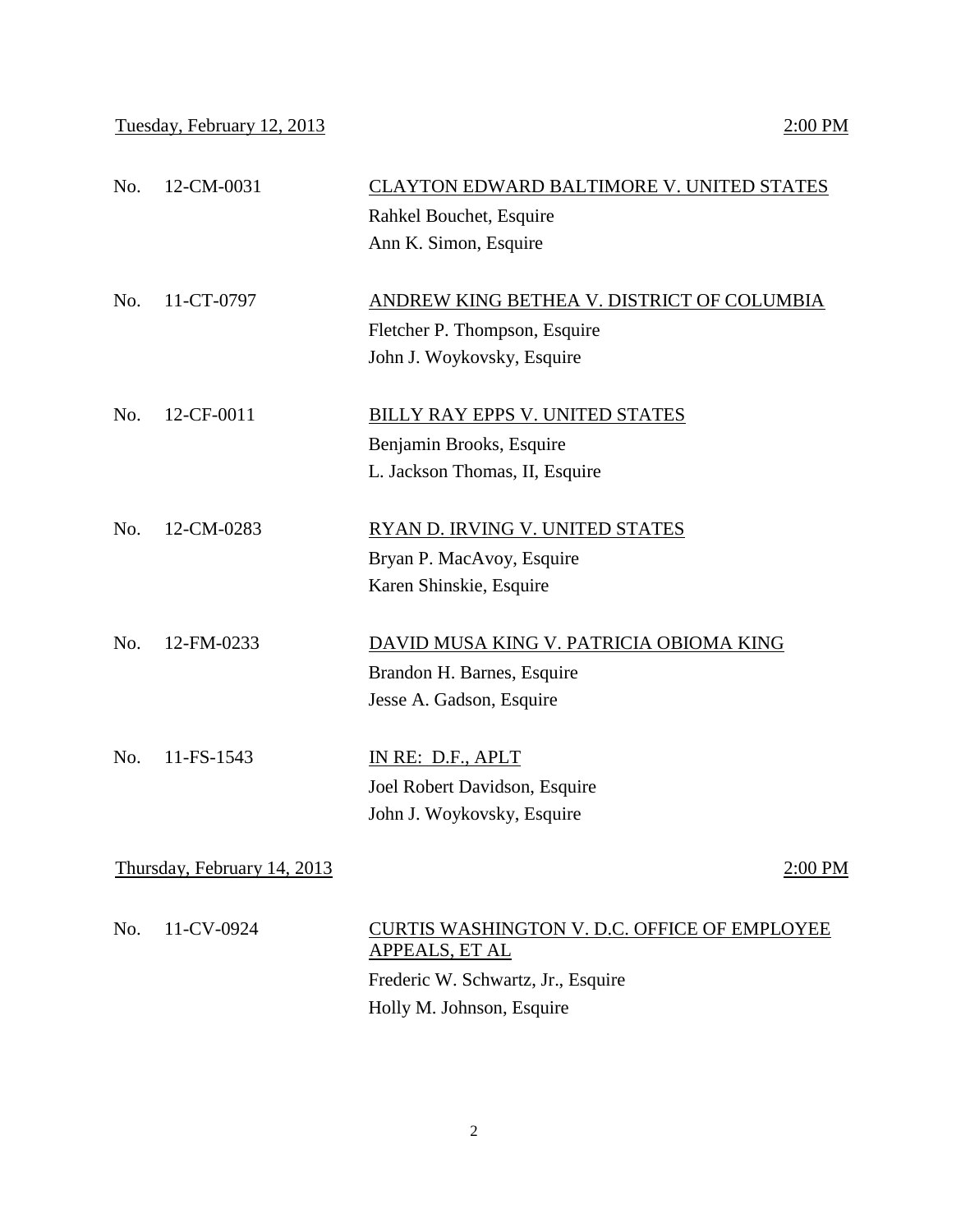| No. | 12-CM-0192                  | RIAZ AHMAD NOORY V. UNITED STATES             |
|-----|-----------------------------|-----------------------------------------------|
|     |                             | Lisa D. Chanel, Esquire                       |
|     |                             | James M. Perez, Esquire                       |
| No. | 12-CM-0947                  | DYMOND SHORTER V. UNITED STATES               |
|     |                             | Farin Mirvahabi, Esquire                      |
|     |                             | Ademuyiwa Bamiduro, Esquire                   |
| No. | 11-CF-0934                  | RONALD GREEN V. UNITED STATES                 |
|     |                             | George E. Rickman, Esquire                    |
|     |                             | Sharon A. Sprague, Esquire                    |
| No. | 11-CM-0891                  | CHRISTINE M. PORTER V. UNITED STATES          |
| No. | 12-CO-0910                  | CHRISTINE PORTER V. UNITED STATES             |
|     |                             | David Carey Woll, Esquire                     |
|     |                             | Christine Macey, Esquire                      |
| No. | 12-CM-0143                  | <b>SAMUEL LEROY ANDERSON V. UNITED STATES</b> |
|     |                             | Cynthia Nordone, Esquire                      |
|     |                             | James A. Ewing, Esquire                       |
|     | Thursday, February 21, 2013 | 2:00 PM                                       |
| No. | 12-FM-0787                  | <b>CHRISTINE CAVE V. DANIEL SCHEULOV</b>      |
|     |                             | Charles J. Soschin, Esquire                   |
|     |                             | Daniel Scheulov, Pro Se                       |
| No. | 11-CF-0814                  | ANTWAN EDWARD HOLCOMB V. UNITED STATES        |
|     |                             | Stephen D. Scavuzzo, Esquire                  |
|     |                             | Harry B. Roback, Esquire                      |
| No. | 11-CM-1593                  | MARVIN RICHARD EWELL V. UNITED STATES         |
|     |                             | Donald L. Dworsky, Esquire                    |
|     |                             | Kendra D. Briggs, Esquire                     |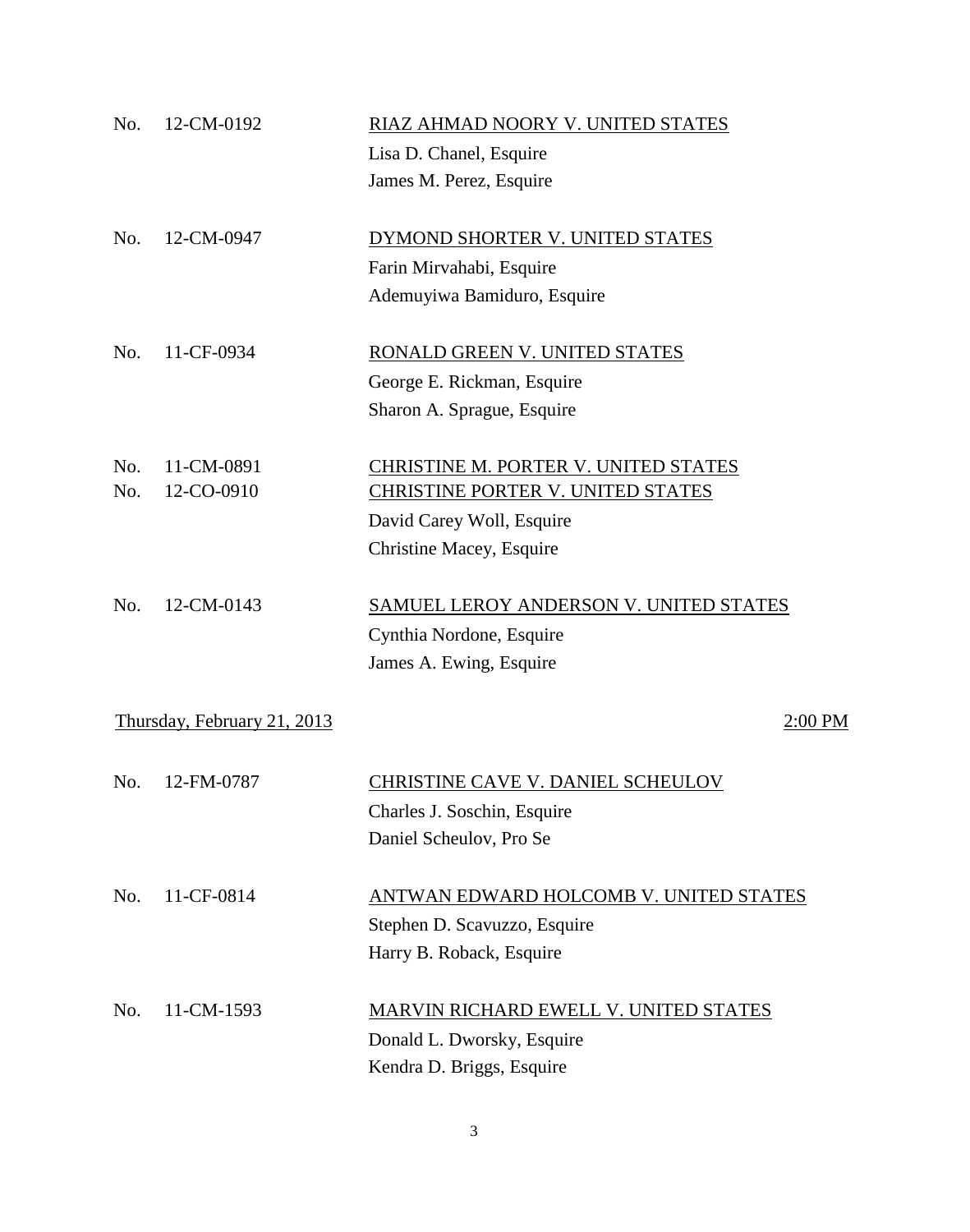| No. | 12-CF-0149                 | DARRYL E. HARRISON V. UNITED STATES              |
|-----|----------------------------|--------------------------------------------------|
|     |                            | Peter H. Meyers, Esquire                         |
|     |                            | Elizabeth Gabriel, Esquire                       |
| No. | 12-CF-0470                 | JAMAL O. NORMAN V. UNITED STATES                 |
|     |                            | Christine Pembroke, Esquire                      |
|     |                            | Kristina L. Ament, Esquire                       |
| No. | 12-CF-0371                 | <b>CURTIS C. MOORE V. UNITED STATES</b>          |
|     |                            | Susan E. Borecki, Esquire                        |
|     |                            | Margaret E. Barr, Esquire                        |
|     | Tuesday, February 26, 2013 | $2:00$ PM                                        |
| No. | 12-CM-0445                 | MERVIN J BRITO V. UNITED STATES                  |
|     |                            | Farin Mirvahabi, Esquire                         |
|     |                            | Ann K.H. Simon, Esquire                          |
| No. | 12-CV-0479                 | SONYA OWENS V. CHAFFRA AFFOUDA                   |
|     |                            | Sonya Owens, Pro Se                              |
|     |                            | Chaffra Affouda, Pro Se                          |
| No. | 12-CM-0402                 | <b>JAMAL BRODIE V. UNITED STATES</b>             |
|     |                            | Thomas T. Heslep, Esquire                        |
|     |                            | Anne Y. Park, Esquire                            |
| No. | 12-CF-0293                 | <b>WILLIE O. GARY V. UNITED STATES</b>           |
|     |                            | Christine Pembroke, Esquire                      |
|     |                            | Ann K. H. Simon, Esquire                         |
| No. | 12-CF-0518                 | <b>GEORGE WALTER POPE-REYES V. UNITED STATES</b> |
|     |                            | David H. Reiter, Esquire                         |
|     |                            | Elana Suttenberg, Esquire                        |

4